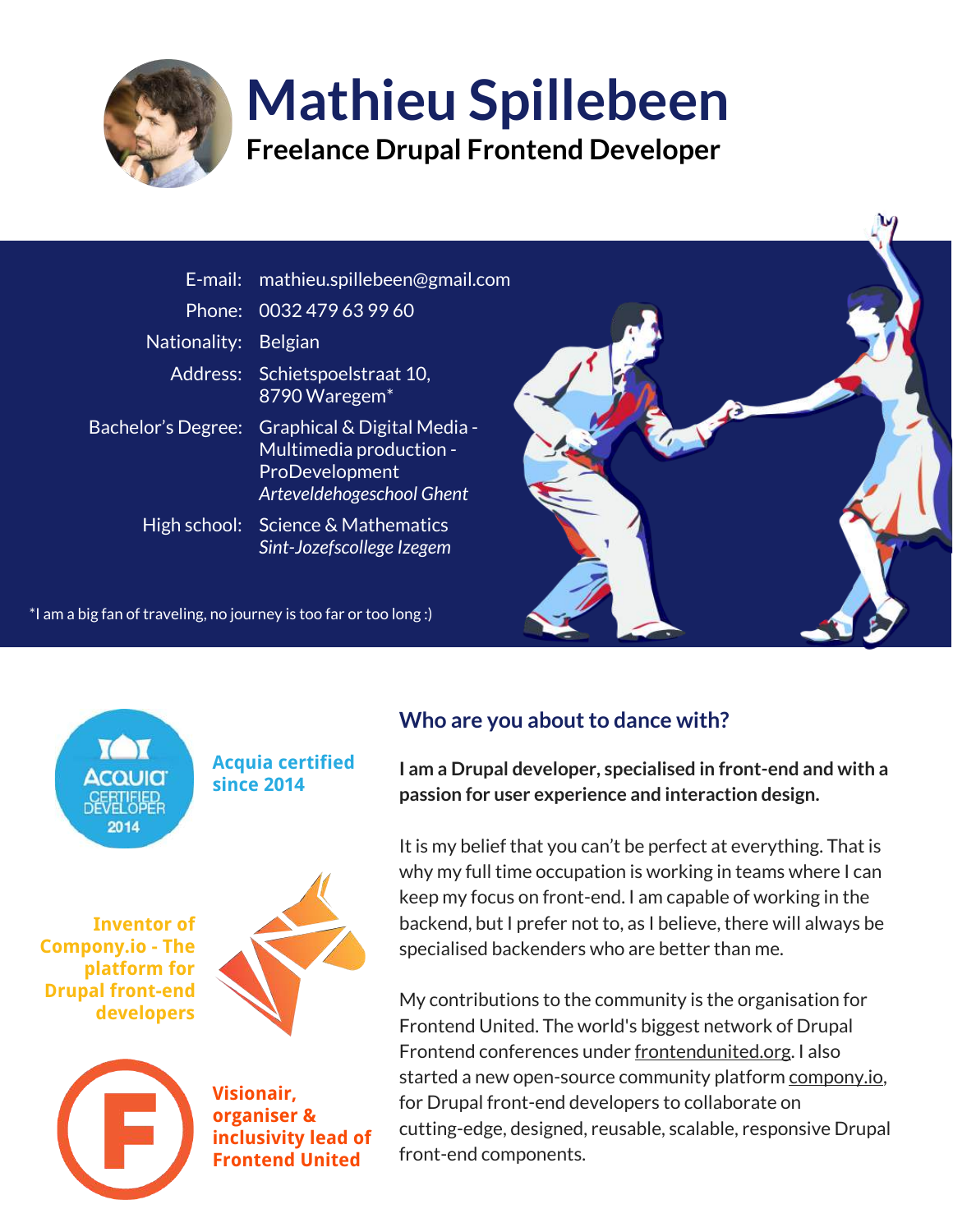

### Joonas Kiminki

CEO at Wunder

November 16, 2016



#### Jan-Yves Vanhaverbeke Founder Eps & Kaas | Drupal consultant

September 7, 2015



Sven Decabooter Freelance Drupal **Developer** 

April 17, 2015

Mathieu has been freelancing for Wunder for about a year now. He's fun, friendly, honest and reliable front-end developer. Contract him for frontend work and you'll get top results – try to contract him for anything backend related and he'll tell you himself why it's a bad idea. :)

Mathieu is as a consultant the perfect addition to our own team. His Frontend knowledge is excellent and his attitude very professional.

He works independently and communicates with the customer where needed.

Mathieu is a solution-oriented frontend developer, always eager to keep up to date with the latest technologies and methodologies. Working with him was a real pleasure.

## Where do I draw the frontend line?

I have been working in different Drupal agencies and I noticed that the term "Frontend" can have a very different meaning, depending on who I am working for.

#### For me, the core tasks of a frontend developer are:

- Slicing all the different elements out of Photoshop, Illustrator, Sketch.
- Communicating with the designer to see where we can or have to make small modifications for mobile-first, UX, UI, interaction design or to greatly reduce development time.
- Communicating with a backend developer how the rough semantics in HTML5 should look like or how we can best handle some features.
- Modifying custom modules for fine-tuning purposes.
- Modifying / creating themes.
- Overwriting / creating templates in PHP or Twig.
- Hooking into functionality in PHP.
- Writing and attaching Javascript or jQuery to certain contexts.
- Setting up Sass/less with Gulp / Grunt / Compass for writing CSS3 while thinking about browser compatibility.
- Making the website fluently responsive, possibly with existing grid systems.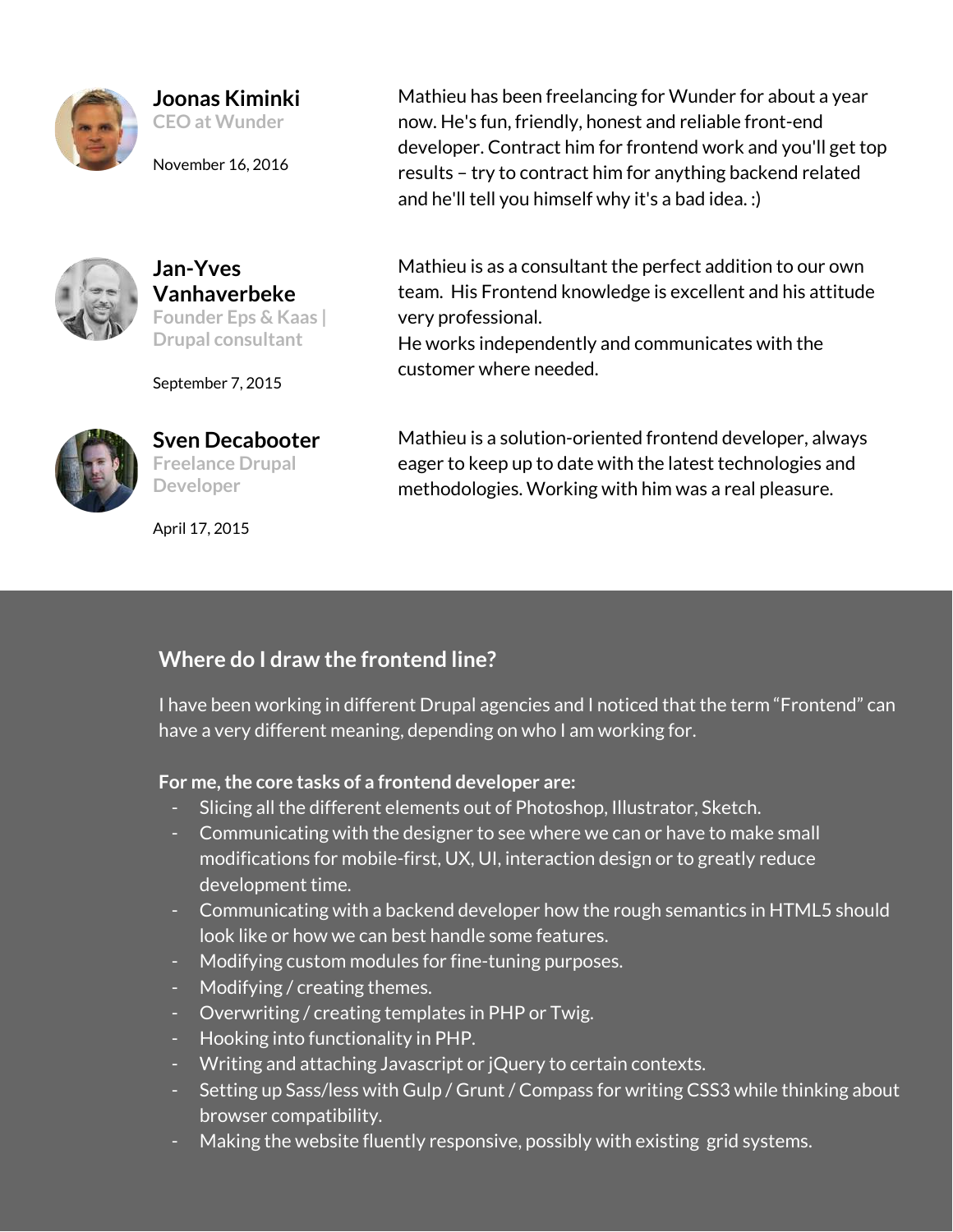#### Extra experience

Accessibility design, SEO optimizations, Scrum, User interface design, User Experience, Interaction design, offline-first principles, Drupal 6, 7 & 8, very good communicator as the facilitator of constructive discussions in terms of user-centered design.

I have experience in giving workshops, presentations, leading teams and coaching people in their learning curve.

#### Coding language proficiency

Excellent: HTML & CSS (+ Twig, Sass, Less) Almost excellent: Grunt, Gulp, Javascript, Fluent enough: PHP, JS-frameworks (VueJS, React, Angular)

#### Software applications

I have experience in using Photoshop, Illustrator, Sketch & Invision

#### Collaboration tools

Very familiar with Git, Slack, Jira, Hipchat, Skype, Basecamp, Google Drive.

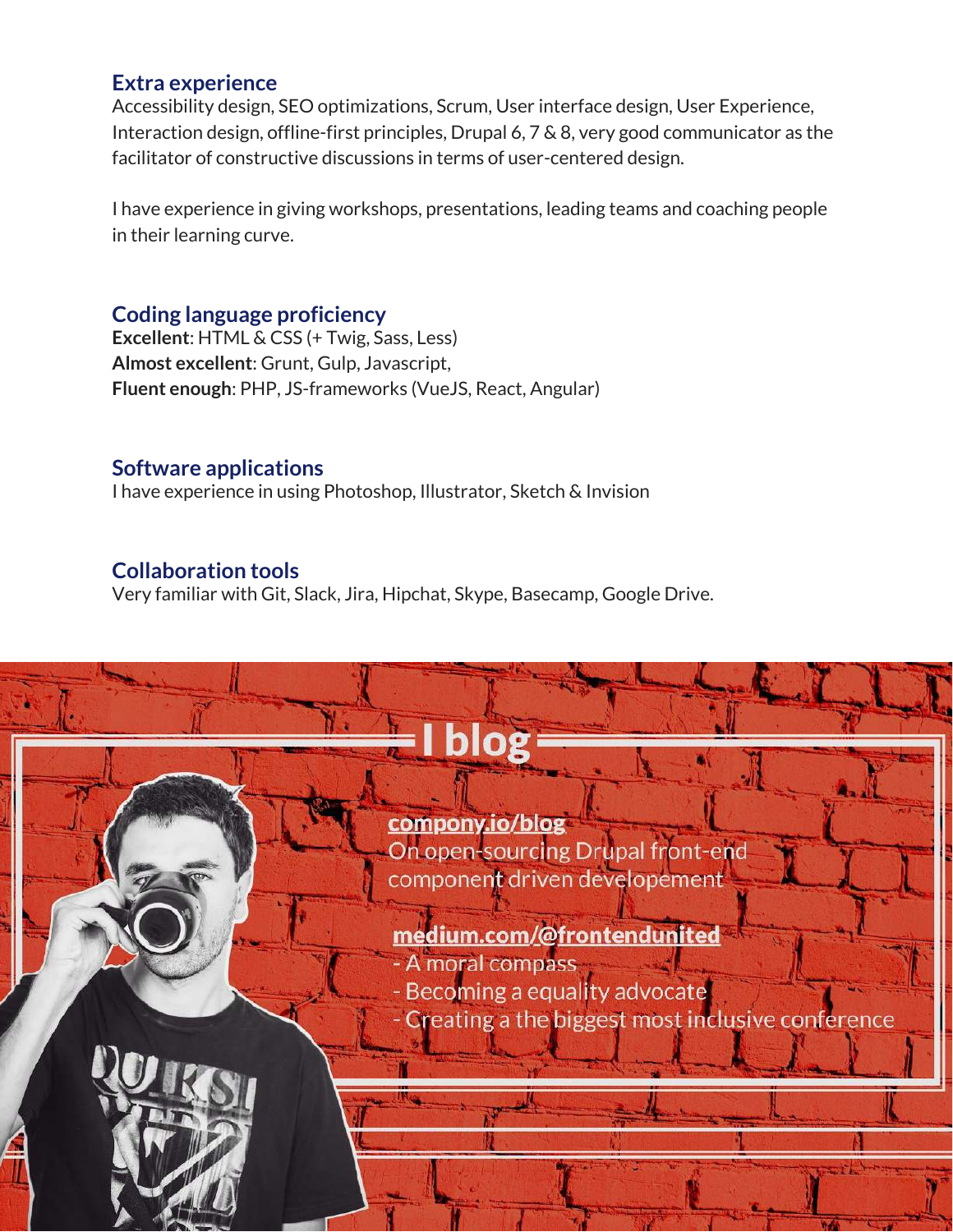# MY IMPACT on the community



Sharing knowledge through Compony.io:



Some developers are learning from the docs



Some developers are using Compony daily

Some companies are using Compony daily

Sharing knowledge through conferences:



Organised 23 Drupal front-end conferences



Spoken at 24 Drupal conferences